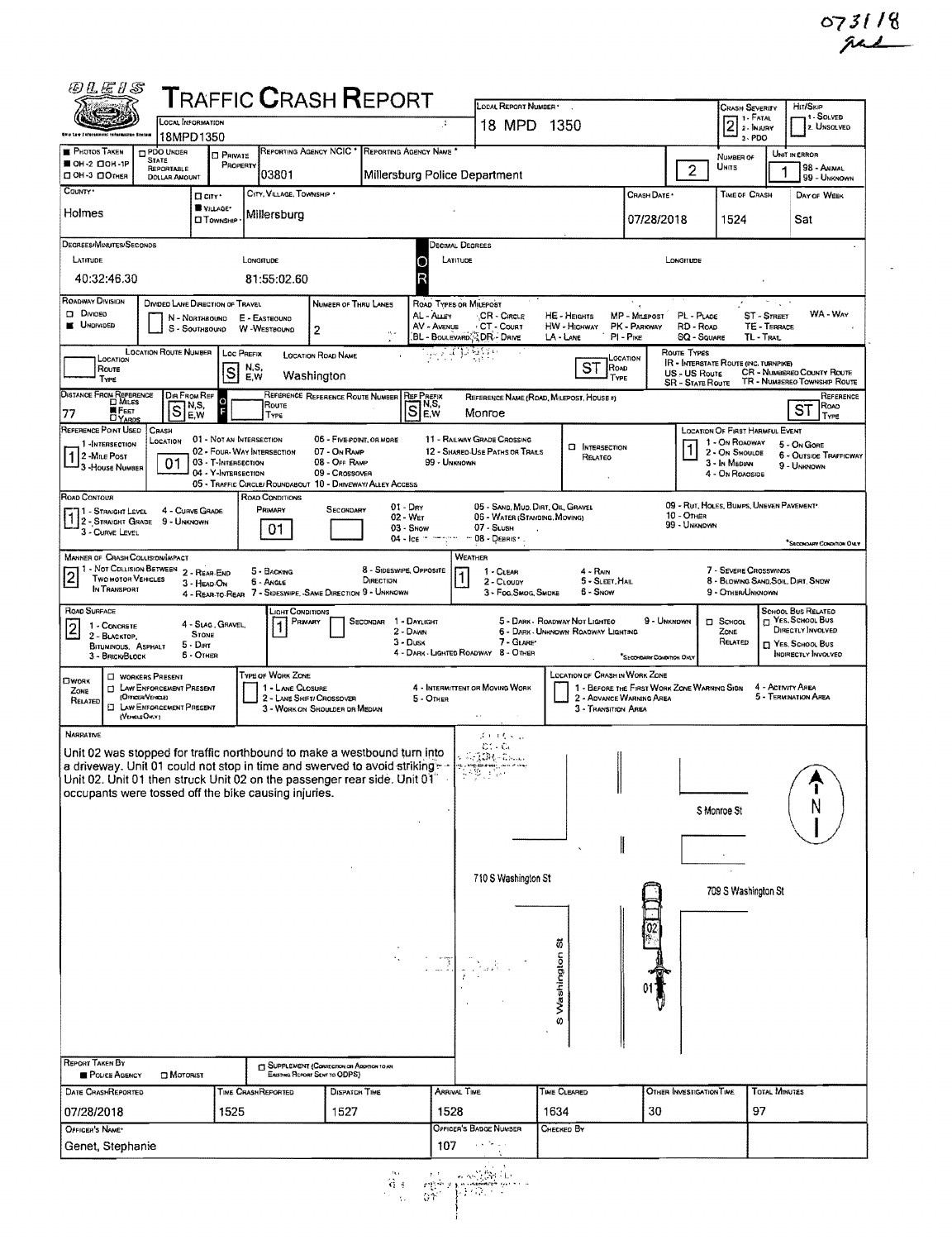|                                                                                                                                                                                                                                                                                                                              | Unit                                                                                                                                                                                                                                                                     |                                                                                                                                                                                                                 |                                                                                                                                                                                                                                                                                                                                                                                                                                                  |                                                                                                                                                                                                                                                                                                                  |                                                                                                                                                                                                                                                                                                                                                                                                                                                                                                       |                                                                                                                                              |                                                                                                                                                                                                       |                                                          |                                                                                                                                                                                                                                                             |
|------------------------------------------------------------------------------------------------------------------------------------------------------------------------------------------------------------------------------------------------------------------------------------------------------------------------------|--------------------------------------------------------------------------------------------------------------------------------------------------------------------------------------------------------------------------------------------------------------------------|-----------------------------------------------------------------------------------------------------------------------------------------------------------------------------------------------------------------|--------------------------------------------------------------------------------------------------------------------------------------------------------------------------------------------------------------------------------------------------------------------------------------------------------------------------------------------------------------------------------------------------------------------------------------------------|------------------------------------------------------------------------------------------------------------------------------------------------------------------------------------------------------------------------------------------------------------------------------------------------------------------|-------------------------------------------------------------------------------------------------------------------------------------------------------------------------------------------------------------------------------------------------------------------------------------------------------------------------------------------------------------------------------------------------------------------------------------------------------------------------------------------------------|----------------------------------------------------------------------------------------------------------------------------------------------|-------------------------------------------------------------------------------------------------------------------------------------------------------------------------------------------------------|----------------------------------------------------------|-------------------------------------------------------------------------------------------------------------------------------------------------------------------------------------------------------------------------------------------------------------|
|                                                                                                                                                                                                                                                                                                                              |                                                                                                                                                                                                                                                                          |                                                                                                                                                                                                                 |                                                                                                                                                                                                                                                                                                                                                                                                                                                  |                                                                                                                                                                                                                                                                                                                  |                                                                                                                                                                                                                                                                                                                                                                                                                                                                                                       |                                                                                                                                              | <b>LOCAL REPORT NUMBER</b><br>18 MPD 1350                                                                                                                                                             |                                                          |                                                                                                                                                                                                                                                             |
| <b>UNIT NUMBER</b>                                                                                                                                                                                                                                                                                                           | OWNER NAME: LAST, FIRST, MIDDLE ( C SAME AS DRIVER )                                                                                                                                                                                                                     |                                                                                                                                                                                                                 |                                                                                                                                                                                                                                                                                                                                                                                                                                                  |                                                                                                                                                                                                                                                                                                                  |                                                                                                                                                                                                                                                                                                                                                                                                                                                                                                       | OWNER PHONE NUMBER                                                                                                                           |                                                                                                                                                                                                       | <b>DAMAGE SCALE</b>                                      | DAMAGE AREA<br>FRONT                                                                                                                                                                                                                                        |
| OWNER ADDRESS: CITY, STATE, ZIP                                                                                                                                                                                                                                                                                              | Malicky, Michael, N<br><b>SAME AS DRIVER</b> )                                                                                                                                                                                                                           |                                                                                                                                                                                                                 |                                                                                                                                                                                                                                                                                                                                                                                                                                                  |                                                                                                                                                                                                                                                                                                                  |                                                                                                                                                                                                                                                                                                                                                                                                                                                                                                       | 330-674-2007                                                                                                                                 | 4                                                                                                                                                                                                     |                                                          |                                                                                                                                                                                                                                                             |
| 5885 PR 633, Millersburg, OH, 44654                                                                                                                                                                                                                                                                                          |                                                                                                                                                                                                                                                                          |                                                                                                                                                                                                                 |                                                                                                                                                                                                                                                                                                                                                                                                                                                  |                                                                                                                                                                                                                                                                                                                  |                                                                                                                                                                                                                                                                                                                                                                                                                                                                                                       |                                                                                                                                              |                                                                                                                                                                                                       | 1 - None                                                 | σ                                                                                                                                                                                                                                                           |
| LP STATE LICENSE PLATE NUMBER                                                                                                                                                                                                                                                                                                |                                                                                                                                                                                                                                                                          | # OCCUPANTS                                                                                                                                                                                                     |                                                                                                                                                                                                                                                                                                                                                                                                                                                  | 2 - MINOR                                                                                                                                                                                                                                                                                                        |                                                                                                                                                                                                                                                                                                                                                                                                                                                                                                       |                                                                                                                                              |                                                                                                                                                                                                       |                                                          |                                                                                                                                                                                                                                                             |
| он<br>BXC28<br><b>VEHICLE YEAR</b><br><b>VEHICLE MAKE</b>                                                                                                                                                                                                                                                                    |                                                                                                                                                                                                                                                                          |                                                                                                                                                                                                                 | WB10313028ZU44414<br>VEHICLE MODEL                                                                                                                                                                                                                                                                                                                                                                                                               |                                                                                                                                                                                                                                                                                                                  | <b>VEHICLE COLOR</b>                                                                                                                                                                                                                                                                                                                                                                                                                                                                                  | 2                                                                                                                                            | 3 - FUNCTIONAL                                                                                                                                                                                        | $\Box$<br>с                                              |                                                                                                                                                                                                                                                             |
| 2008<br><b>BMW</b>                                                                                                                                                                                                                                                                                                           |                                                                                                                                                                                                                                                                          |                                                                                                                                                                                                                 | Motorcycle                                                                                                                                                                                                                                                                                                                                                                                                                                       | 高速 机后                                                                                                                                                                                                                                                                                                            | YEL                                                                                                                                                                                                                                                                                                                                                                                                                                                                                                   |                                                                                                                                              |                                                                                                                                                                                                       | 4 - DISABLING                                            | ם                                                                                                                                                                                                                                                           |
| <b>INSURANCE COMPANY</b><br>PROOF OF<br>INSURANCE<br>Nationwide<br>SHOWN                                                                                                                                                                                                                                                     |                                                                                                                                                                                                                                                                          |                                                                                                                                                                                                                 | POLICY NUMBER<br>得。<br>FPKBAN3017486913                                                                                                                                                                                                                                                                                                                                                                                                          | Toweo By                                                                                                                                                                                                                                                                                                         |                                                                                                                                                                                                                                                                                                                                                                                                                                                                                                       |                                                                                                                                              |                                                                                                                                                                                                       | 9 - UNKNOWN                                              | o<br>$\Box$<br>REAR                                                                                                                                                                                                                                         |
| CARRIER NAME, ADORESS, CITY, STATE, ZIP                                                                                                                                                                                                                                                                                      |                                                                                                                                                                                                                                                                          |                                                                                                                                                                                                                 |                                                                                                                                                                                                                                                                                                                                                                                                                                                  |                                                                                                                                                                                                                                                                                                                  |                                                                                                                                                                                                                                                                                                                                                                                                                                                                                                       |                                                                                                                                              |                                                                                                                                                                                                       |                                                          | <b>CARRIER PHONE</b>                                                                                                                                                                                                                                        |
| US DOT<br>HM PLACARD ID NO.                                                                                                                                                                                                                                                                                                  | VEHICLE WEIGHT GVWR/GCWR<br>1 - LESS THAN OR EQUAL TO 10K LBS<br>2 - 10,001 to 26,000k Las<br>3 - MORE THAN 26,000K LBS.<br>HAZARDOUS MATERIAL                                                                                                                           |                                                                                                                                                                                                                 | CARGO BOOY TYPE<br>01 - No CARGO BODY TYPE/NOT APPLICABL 09 - POLE<br>01 02 - Busi Van (9-15 Seats, Inc Driver)<br>03 - Bus (16+ Seats, Inc Driver)<br>04 - VEHICLE TOWING ANOTHER VEHICLE<br>05 - Locging<br>06 - INTERMODAL CONTAINER CHASIS                                                                                                                                                                                                   | 11 - FLAT BEO<br>12 - Dump                                                                                                                                                                                                                                                                                       | 10 - CARGO TANK<br>13 - CONCRETE MIXER<br>14 - AUTO TRANSPORTER                                                                                                                                                                                                                                                                                                                                                                                                                                       |                                                                                                                                              | <b>TRAFFICWAY DESCRIPTION</b><br>1 - Two WAY, Not Divideo<br>5 - ONE-WAY TRAFFICWAY                                                                                                                   |                                                          | 2 - Two-Way, Not Divideo, Continuous Left Turn Lane<br>3 - Two WAY, Divideo, UNPROTECTEO(PAINTED OR GRASS >4FT.) MEDIA<br>4 - Two-Way, Divided, Positive Median Barrier                                                                                     |
| <b>HM CLASS</b><br>NUMBER                                                                                                                                                                                                                                                                                                    | <b>CI RELATED</b>                                                                                                                                                                                                                                                        |                                                                                                                                                                                                                 | 07 - CARGO VAN ENCLOSEO BOX<br>08 - GRAIN, CHIPS, GRAVEL                                                                                                                                                                                                                                                                                                                                                                                         |                                                                                                                                                                                                                                                                                                                  | 15 - GARBAGE REFUSE<br>99 - OTHER/UNKNOWN                                                                                                                                                                                                                                                                                                                                                                                                                                                             | <b>D</b> Hit / Skip UNIT                                                                                                                     |                                                                                                                                                                                                       |                                                          |                                                                                                                                                                                                                                                             |
| NON-MOTORIST LOCATION PRIOR TO IMPACT<br>03 - INTERSECTION OTHER<br>06 - BICYCLE LANE<br>07 - SHOULDER/ROADSIDE<br>08 - Sigewalk<br>09 - MEDIAN/CROSSING ISLAND<br>10 - DRIVE WAY ACCESS<br>11 - SHARED-USE PATH OR TRAIL<br>12 - NON-TRAFFICWAY AREA<br>99 - OTHER/UNKNOWN                                                  | 01 - INTERSECTION - MARKEO CROSSWAL<br>02 - INTERSECTION - NO CROSSWALK<br>04 - MIDBLOCK - MARKED CROSSWALK<br>05 - TRAVEL LANE - OTHER LOCATION                                                                                                                         | <b>TYPE OF USE</b><br>1<br>1 - PERSONAL<br>2 - COMMERCIAL<br>3 - GOVERNMENT<br><b>D IN EMERGENCY</b><br>RESPONSE                                                                                                | UNIT TYPE<br>09<br>01 - Sub-Compact<br>. 02 - Сомраст,<br>99 - UNKNOWN 03 - MIO SIZE!<br>or Hn/Skip<br>04 - FULL SIZE<br>05 - MINIVAN<br>06 - SPORT UTILITY VEHICLE<br>07 - PICKUP<br>08 - VAN<br>09 - Motorcycle<br>10 - MOTORIZED BICYCLE<br>11 - SNOWMOBILE/ATV<br>12 - OTHER PASSENGER VEHICLE                                                                                                                                               | 15 - SINGLE UNIT TRUCK / TRAILER<br>16 - TRUCK/TRACTOR (BOBTAIL)<br>17 - TRACTOR/SEMI-TRAILER<br>18 - TRACTOR/DOUBLE<br>19 - Tragtor/Triples<br>20 - OTHER MED/HEAVY VEHICLE                                                                                                                                     | PASSENGER VEHICLES (LESS THAN 9 PASSENGERS MEDIMEAVY TRUCKS OR COMSO UNITS > 10KLBS BUS/VAULIMO(9 OR MORE INCLUDING DRIVER)<br>13 - SINGLE UNIT TRUCK OR VAN ZAXLE, 6 TIRES 21 - BUS/VAN (9-15 SEATS, INC DRIVER)<br>22 - BUS (16+ Sears, Inc. Drover)<br>14 - SINGLE UNIT TRUCK: 3+ AXLES<br><b><i><u>Non-Moтаният</u></i></b><br>23 - Animal With Rioer<br>24 - ANIMAL WITH BUGGY, WAGON, SURREY<br>25 - BICYCLE/PEDACYCLIST<br>26 - Pedestrian/Skater<br>27 - OTHER NON-MOTORIST<br>HAS HM PLACARD |                                                                                                                                              |                                                                                                                                                                                                       |                                                          |                                                                                                                                                                                                                                                             |
| SPECIAL FUNCTION 01 - NONE<br>$02 - TAX1$<br>01<br>05 - Bus - Transit<br>06 - Bus - Charter<br>07 - Bus - Shuttle<br>08 - Bus - OTHER                                                                                                                                                                                        | 03 - RENTAL TRUCK (OVER 10K LBS)<br>04 - BUS - SCHODL (PUBLIC OR PRIVATE) 12 - MILITARY                                                                                                                                                                                  | 09 - AMBULANCE<br>$10 -$ Fire<br>11 - HIGHWAY/MAINTENANCE<br>13 - Pouce<br>14 - PusLic UTILITY<br>15 - OTHER GOVERNMENT<br>16 - CONSTRUCTION EQIP.                                                              | 17 - FARM VEHICLE<br>18 - FARM EQUIPMENT<br>19 - Мотояноме<br>20 - Golf Cart<br>$21 -$ Tran<br>22 - OTHER (EXPLAIN IN NASSATIVE)                                                                                                                                                                                                                                                                                                                 | MOST DAMAGEO AREA<br>01 - None<br>02<br><b>IMPACT ARE 04 - RIGHT SIDE</b><br>02                                                                                                                                                                                                                                  | 02 - CENTER FRONT<br>03 - RIGHT FRONT<br>05 - Right Rear<br>06 - REAR CENTER<br>07 - LEFT REAR                                                                                                                                                                                                                                                                                                                                                                                                        | 08 - Lerr Sioe<br>09 - LEFT FRONT<br>10 - Top and Windows<br>11 - UNDERCARRIAGE<br>12 - LOAD/TRAILER<br>13 - TOTAL (ALL AREAS)<br>14 - OTHER |                                                                                                                                                                                                       | 99 - Unknown                                             | ACTION<br>1 - Non-Contact<br>3<br>2 - NON-COLLISION<br>$3 -$ STRIXING<br>4 - Struck<br>5 - STRIKING/STRUCK<br>9 - Unknown                                                                                                                                   |
| PRE-CRASH ACTIONS<br>01<br>99 - UNKNOWN                                                                                                                                                                                                                                                                                      | MOTORIST<br>01 - STRAIGHT AHEAD<br>02 - BACKING<br>03 - CHANGING LANES<br>04 - OVERTAKING/PASSING<br>05 - MAKING RIGHT TURN<br>06 - MAKING LEFT TURN                                                                                                                     | 07 - MAKING U-TURN<br>08 - ENTERING TRAFFIC LANE<br>09 - LEAVING TRAFFIC LANE<br>10 - Parked<br>12 - DRIVERLESS                                                                                                 | 3604<br>13 - Negorianing A Curve<br>1. 14 - OTHER MOTORIST ACTIO<br>7486913<br>11 - SLOWING OR STOPPED IN TRAFFIC                                                                                                                                                                                                                                                                                                                                | ata i<br>Geraldis de<br>$\mathbf{I}$                                                                                                                                                                                                                                                                             | NON-MOTORIST<br>17 - WORKING<br>18 - PUSHING VEHICLE<br>20 STANDING                                                                                                                                                                                                                                                                                                                                                                                                                                   | 15 - ENTERING OR CROSSING SPECIFIED LOCATIO<br>16 - WALKING, RUNNING, JOGGING, PLAYING, CYCLING<br>19 - APPROACHING OR LEAVING VEHICLE       |                                                                                                                                                                                                       |                                                          | 21 - OTHER NON-MOTORIST ACTION                                                                                                                                                                                                                              |
| CONTRIBUTING CIRCUMSTANCE<br>PRIMARY<br>MOTORIST<br>09<br>SECONDARY<br>99 - UNKNOWN                                                                                                                                                                                                                                          | $01 - None$<br>02 - FAILURE TO YIELD<br>03 - RAN RED LIGHT<br>04 - RAN STOP SIGN<br>05 - Exceeded Speed Limit<br>06 - UNSAFE SPEED<br>07 - IMPROPER TURN<br>08 - LEFT OF CENTER<br>09 - Followed Too CloselwACDA<br>10 - IMPROPER LANE CHANGE<br><b>PASSING OFF ROAD</b> |                                                                                                                                                                                                                 | 11 - IMPROPER BACKING<br>12 - IMPROPER START FROM PARKEO POSITION<br>13 - STOPPEO OR PARKEO ILLEGALLY<br>14 - OPERATING VEHICLE IN NEGLIGENT MANNER<br>15 - Swering to Avoid (Due to External Conditions)<br>16 - WRONG SIDE/WRONG WAY<br>17 - FALURE TO CONTROL<br>18 - VISION OBSTRUCTION<br>19 - OPERATINO DEFECTIVE EQUIPMENT<br>20 - LOAD SHIFTING/FALLING/SPILLING<br>21 - OTHER IMPROPER ACTION<br>$\mathcal{A} \cup \mathcal{C}$         | Non Motorist<br>22 - None<br>23 - IMPROPER CROSSING<br>24 - DARTING<br>25 - LYING ANDIOR LLEGALLY IN ROADWAY<br>26 - FALURE TO YIELD RIGHT OF WAY<br>27 - NOT VISIBLE (DARK CLOTHING)<br>28 - INATTENTIVE<br>29 - FAILURE TO OBEY TRAFFIC SIGNS<br>30 - WRONG SIDE OF THE ROAD<br>31 - OTHER NON-MOTORIST ACTION | /SIGNALS/OFFICER                                                                                                                                                                                                                                                                                                                                                                                                                                                                                      |                                                                                                                                              |                                                                                                                                                                                                       | <b>VEHICLE DEFECTS</b>                                   | 01 - TURN SIGNALS<br>02 - HEAO LAMPS<br>03 - TAL LAMPS<br>04 - BRAKES<br>05 - STEERING<br>06 - TIRE BLOWOUT<br>07 - WORN OR SLICK TIRES<br>08 - TRALER EQUIPMENT DEFECTIVE<br>09 - MOTOR TROUBLE<br>10 - DISABLEO FROM PRIOR ACCIDENT<br>11 - OTHER DEFECTS |
| SEQUENCE OF EVENTS<br>20<br>FIRST<br>HARMFUL <sup>1</sup><br><b>HARMFUL</b><br>EVENT<br>COLLISION WITH PERSON, VEHICLE OR OBJECT NOT FIXED<br>14 - Peoestrian<br>15 - PEDALCYCLE<br>16 - RAILWAY VEHICLE (TAAR, ENGINE)<br>17 - ANIMAL - FARM<br>18 - Animal - Deer<br>19 - ANIMAL -OTHER<br>20 - MOTOR VEHICLE IN TRANSPORT | 3<br>Most<br>EVENT                                                                                                                                                                                                                                                       | 6<br>99 - UNKNOWN<br>21 - PARKEO MOTOR VEHICLE<br>22 - WORK ZONE MAINTENANCE EQUIPMENT<br>23 - STRUCK BY FALLING, SHETING CARGO<br>OR ANYTHING SET IN MOTION BY A<br>MOTOR VEHICLE<br>24 - OTHER MOVABLE OBJECT | <b>NON-COLLISION EVENTS</b><br>01 - OVERTURN/ROLLOVER<br>02 - FIRE/EXPLOSION<br>03 - IMMERSION<br>04 - JACKKNIFE<br>05 - CARGO/EQUIPMENT LOSS OR SHIFT<br>COLLISION WITH FIXED, OBJECT<br>25 - IMPACT ATTENUATOR/CRASH CUSHID/83 - MEDIAN CABLE BARRIER<br>25 - BRIDGE OVERHEAD STRUCTURE<br>27 - BRIDGE PIER OR ABUTMENT<br>28 - BRIDGE PARAPET<br>29 - BRIOGE RAIL<br><b>30 - GUARDRAIL FACE</b><br>31 - GUARDRAILEND<br>32 - PORTABLE BARRIER |                                                                                                                                                                                                                                                                                                                  | 06 - EQUIPMENT FAILURE<br>(BLOWN TIRE, BRAKE FAILURE, ETC)<br>07 - SEPARATION OF UNITS<br>08 - RAN OFF ROAD RIGHT<br>09 - RAN OFF ROAD LEFT<br>34 - MEDIAN GUARDRAIL BARRIER<br>35 - MEDIAN CONCRETE BARRIER<br>36 - MEDIAN OTHER BARRIER<br>37 - Traffic Sign Post<br>38 - Overhead Sign Post<br>39 - LIGHT/LUMINARIES SUPPORT<br>40 - UTRITY POLE                                                                                                                                                   |                                                                                                                                              | 10 - Cross Median<br>11 - Cross Center Line<br>12 - DOWNHILL RUNAWAY<br>41 - OTHER POST, POLE<br>OR SUPPORT<br>42 - CULVERT<br>43 - Cuna<br>44 - Опен<br>45 - EMBANKMENT<br>46 - Fence<br>47 - Marbox | Opposite Direction of Travel<br>13 - OTHER NON-COLLISION | $48 -$ TREE<br>49 - FIRE HYDRANT<br>50 - WORK ZONE MAINTENANCE<br>EQUIPMENT<br>51 - WALL, BULDING, TUNNEL<br>52 - OTHER FIXED OBJECT                                                                                                                        |
| UNIT SPEED<br>25<br><b>STATED</b><br>ESTIMATED                                                                                                                                                                                                                                                                               | POSTED SPEED<br><b>TRAFFIC CONTROL</b><br>12<br>35                                                                                                                                                                                                                       | 01 - No Controls<br>02 - S TOP SIGN<br>03 - YIELD SIGN<br>04 - TRAFFIC SIGNAL<br>05 - Traffic Flashers<br>06 - Ѕсноот Zone                                                                                      | 07 - RAILROAD CROSSBUCKS<br>08 - RAILROAD FLASHERS<br>09 - RALROAD GATES<br>10 - COSTRUCTION BARRICADE 1: 16 - NOT REPORTED<br>11 - PERSON (FLAGGER, OFFICERCA T.<br>12 - PAVEMENT MARKINGSY of the Contract of Contract of Contract of Contract of Contract of Contract of Contract of Contract of Contract of Contract of Contract of Contract of Contract of Contract of Contract of Contract of                                              | <b>13-CROSSWALK LINES</b><br>14 - W ALK/DDN'T WALK<br>$15 - 0$ .THER                                                                                                                                                                                                                                             |                                                                                                                                                                                                                                                                                                                                                                                                                                                                                                       | Unit Direction<br>FROM                                                                                                                       | To                                                                                                                                                                                                    | 1 - North<br>2 - South<br>$3 - EAST$<br>4 - West         | 5 - NORTHEAST<br>9 - UNKNOWN<br>6 - NORTHWEST<br>7 - SOUTHEAST<br>8 - SOUTHWEST                                                                                                                                                                             |

<del>्राप्त होते.</del><br>पुरुष करेंद

 $\hat{\boldsymbol{\epsilon}}$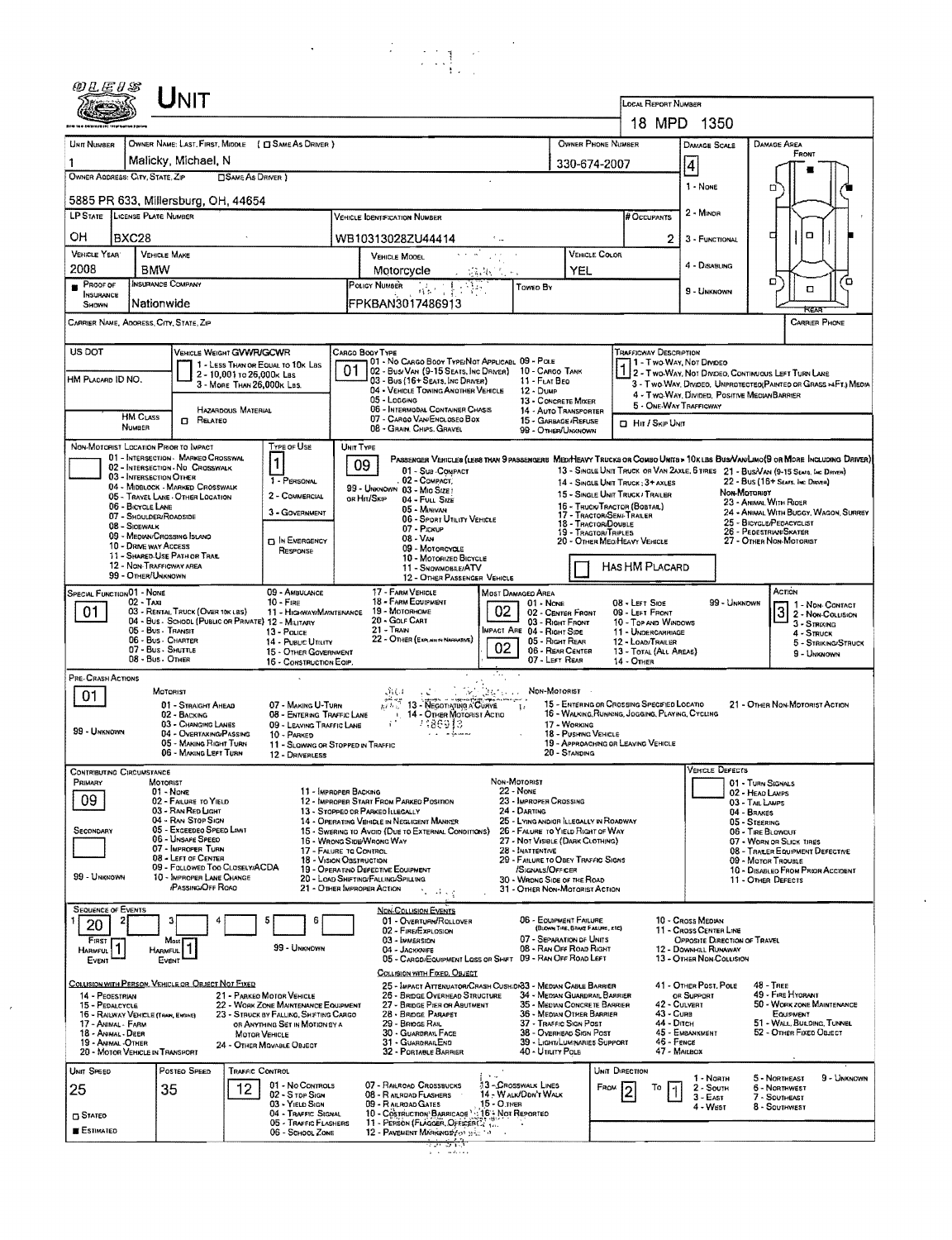|                                                                                                                                                                                                                                                                                                                                                                                                                                                                                                                                              |                                                                                                                                         |                                                                                                                                                                                                                                                                                       |                                                                                |                                                                                                                                                                            |                                                                                                                                                                                                                                                                                                                                                                                                                                      |                                                                                                                                                                                                                                                                                                                                |                                                                                          |                                                                                                                                                                                                                                                                                                        |                                                       | LOCAL REPORT NUMBER                                                                                                                                                                       |                                                                                                                                                                                                                                                                                           |                              |                                                                                                                                                                                                                              |
|----------------------------------------------------------------------------------------------------------------------------------------------------------------------------------------------------------------------------------------------------------------------------------------------------------------------------------------------------------------------------------------------------------------------------------------------------------------------------------------------------------------------------------------------|-----------------------------------------------------------------------------------------------------------------------------------------|---------------------------------------------------------------------------------------------------------------------------------------------------------------------------------------------------------------------------------------------------------------------------------------|--------------------------------------------------------------------------------|----------------------------------------------------------------------------------------------------------------------------------------------------------------------------|--------------------------------------------------------------------------------------------------------------------------------------------------------------------------------------------------------------------------------------------------------------------------------------------------------------------------------------------------------------------------------------------------------------------------------------|--------------------------------------------------------------------------------------------------------------------------------------------------------------------------------------------------------------------------------------------------------------------------------------------------------------------------------|------------------------------------------------------------------------------------------|--------------------------------------------------------------------------------------------------------------------------------------------------------------------------------------------------------------------------------------------------------------------------------------------------------|-------------------------------------------------------|-------------------------------------------------------------------------------------------------------------------------------------------------------------------------------------------|-------------------------------------------------------------------------------------------------------------------------------------------------------------------------------------------------------------------------------------------------------------------------------------------|------------------------------|------------------------------------------------------------------------------------------------------------------------------------------------------------------------------------------------------------------------------|
|                                                                                                                                                                                                                                                                                                                                                                                                                                                                                                                                              |                                                                                                                                         |                                                                                                                                                                                                                                                                                       |                                                                                |                                                                                                                                                                            |                                                                                                                                                                                                                                                                                                                                                                                                                                      |                                                                                                                                                                                                                                                                                                                                |                                                                                          |                                                                                                                                                                                                                                                                                                        |                                                       |                                                                                                                                                                                           | 18 MPD 1350                                                                                                                                                                                                                                                                               |                              |                                                                                                                                                                                                                              |
| UNIT NUMBER                                                                                                                                                                                                                                                                                                                                                                                                                                                                                                                                  |                                                                                                                                         | OWNER NAME: LAST, FIRST, MIDDLE ( Q SAME AS DRIVER )                                                                                                                                                                                                                                  |                                                                                |                                                                                                                                                                            |                                                                                                                                                                                                                                                                                                                                                                                                                                      |                                                                                                                                                                                                                                                                                                                                |                                                                                          |                                                                                                                                                                                                                                                                                                        | OWNER PHONE NUMBER                                    |                                                                                                                                                                                           | DAMAGE SCALE                                                                                                                                                                                                                                                                              |                              | DAMAGE AREA                                                                                                                                                                                                                  |
| $\overline{c}$                                                                                                                                                                                                                                                                                                                                                                                                                                                                                                                               |                                                                                                                                         | Dunlap, Kevin, Richard                                                                                                                                                                                                                                                                |                                                                                |                                                                                                                                                                            |                                                                                                                                                                                                                                                                                                                                                                                                                                      |                                                                                                                                                                                                                                                                                                                                |                                                                                          |                                                                                                                                                                                                                                                                                                        | 330-390-0067                                          |                                                                                                                                                                                           |                                                                                                                                                                                                                                                                                           |                              | FRONT                                                                                                                                                                                                                        |
|                                                                                                                                                                                                                                                                                                                                                                                                                                                                                                                                              | OWNER ADDRESS: CITY, STATE, ZIP                                                                                                         |                                                                                                                                                                                                                                                                                       | <b>CISAME AS DRIVER</b> )                                                      |                                                                                                                                                                            |                                                                                                                                                                                                                                                                                                                                                                                                                                      |                                                                                                                                                                                                                                                                                                                                | $\mathbb{F}_{\mathbb{Z}}$ .<br>$\mathcal{L}_{\mathcal{F}}$<br>÷.                         |                                                                                                                                                                                                                                                                                                        |                                                       |                                                                                                                                                                                           | $\overline{c}$<br>1 - NONE                                                                                                                                                                                                                                                                |                              | n<br>α<br>∕⊡                                                                                                                                                                                                                 |
|                                                                                                                                                                                                                                                                                                                                                                                                                                                                                                                                              | LP STATE LICENSE PLATE NUMBER                                                                                                           | 27 S Crawford St, Millersburg, OH, 44654                                                                                                                                                                                                                                              |                                                                                |                                                                                                                                                                            |                                                                                                                                                                                                                                                                                                                                                                                                                                      |                                                                                                                                                                                                                                                                                                                                | ゆうい                                                                                      |                                                                                                                                                                                                                                                                                                        |                                                       |                                                                                                                                                                                           | 2 - Minon                                                                                                                                                                                                                                                                                 |                              |                                                                                                                                                                                                                              |
| OН                                                                                                                                                                                                                                                                                                                                                                                                                                                                                                                                           |                                                                                                                                         |                                                                                                                                                                                                                                                                                       |                                                                                |                                                                                                                                                                            |                                                                                                                                                                                                                                                                                                                                                                                                                                      | VEHICLE IDENTIFICATION NUMBER SPESS 2<br>$\{1, \cdots, 10\}$ , $\gamma_{31}$                                                                                                                                                                                                                                                   |                                                                                          |                                                                                                                                                                                                                                                                                                        |                                                       | # Occupants<br>2                                                                                                                                                                          |                                                                                                                                                                                                                                                                                           |                              | D<br>h<br>п                                                                                                                                                                                                                  |
| <b>VEHICLE YEAR</b>                                                                                                                                                                                                                                                                                                                                                                                                                                                                                                                          | HJV5747                                                                                                                                 | <b>VEHICLE MAKE</b>                                                                                                                                                                                                                                                                   |                                                                                |                                                                                                                                                                            |                                                                                                                                                                                                                                                                                                                                                                                                                                      | 1FTYR14V9XTA54670 <sup>7</sup><br>VEHICLE COLOR<br>VEHICLE MODEL                                                                                                                                                                                                                                                               |                                                                                          |                                                                                                                                                                                                                                                                                                        |                                                       |                                                                                                                                                                                           | 3 - FUNCTIONAL                                                                                                                                                                                                                                                                            |                              |                                                                                                                                                                                                                              |
| 1999<br>Ford                                                                                                                                                                                                                                                                                                                                                                                                                                                                                                                                 |                                                                                                                                         |                                                                                                                                                                                                                                                                                       |                                                                                |                                                                                                                                                                            |                                                                                                                                                                                                                                                                                                                                                                                                                                      | Ranger                                                                                                                                                                                                                                                                                                                         |                                                                                          |                                                                                                                                                                                                                                                                                                        |                                                       |                                                                                                                                                                                           | 4 - DISABLING                                                                                                                                                                                                                                                                             |                              |                                                                                                                                                                                                                              |
| <b>INSURANCE COMPANY</b><br>PROOF OF<br>INSURANCE                                                                                                                                                                                                                                                                                                                                                                                                                                                                                            |                                                                                                                                         |                                                                                                                                                                                                                                                                                       |                                                                                |                                                                                                                                                                            | POLICY NUMBER<br>Toweo By                                                                                                                                                                                                                                                                                                                                                                                                            |                                                                                                                                                                                                                                                                                                                                |                                                                                          |                                                                                                                                                                                                                                                                                                        |                                                       |                                                                                                                                                                                           | 9 - UNKNOWN                                                                                                                                                                                                                                                                               |                              | о<br>'n<br>о                                                                                                                                                                                                                 |
| SHOWN                                                                                                                                                                                                                                                                                                                                                                                                                                                                                                                                        | Gieco                                                                                                                                   | CARRIER NAME, AODRESS, CITY, STATE, ZIP                                                                                                                                                                                                                                               |                                                                                |                                                                                                                                                                            |                                                                                                                                                                                                                                                                                                                                                                                                                                      | 4554126245                                                                                                                                                                                                                                                                                                                     |                                                                                          |                                                                                                                                                                                                                                                                                                        |                                                       |                                                                                                                                                                                           |                                                                                                                                                                                                                                                                                           |                              | RFA<br><b>CARRIER PHONE</b>                                                                                                                                                                                                  |
|                                                                                                                                                                                                                                                                                                                                                                                                                                                                                                                                              |                                                                                                                                         |                                                                                                                                                                                                                                                                                       |                                                                                |                                                                                                                                                                            |                                                                                                                                                                                                                                                                                                                                                                                                                                      |                                                                                                                                                                                                                                                                                                                                |                                                                                          |                                                                                                                                                                                                                                                                                                        |                                                       |                                                                                                                                                                                           |                                                                                                                                                                                                                                                                                           |                              |                                                                                                                                                                                                                              |
| US DOT<br>HM PLACARD ID NO.                                                                                                                                                                                                                                                                                                                                                                                                                                                                                                                  | <b>HM CLASS</b><br>NUMBER                                                                                                               | VEHICLE WEIGHT GVWR/GCWR<br>$\Box$ Related                                                                                                                                                                                                                                            | 2 - 10,001 to 26,000x Las<br>3 - MORE THAN 26.000 K LBS.<br>HAZAROOUS MATERIAL | 1 - LESS THAN OR EQUAL TO 10K LBS                                                                                                                                          | 01                                                                                                                                                                                                                                                                                                                                                                                                                                   | CARGO BODY TYPE<br>01 - No CARGO BODY TYPE/NOT APPLICABL 09 - POLE<br>02 - Busi Van (9-15 Seats, Inc Driver)<br>03 - Bus (16+ SEATS, INC DRIVER)<br>04 - VEHICLE TOWING ANOTHER VEHICLE<br>05 - Logging<br>06 - INTERMODAL CONTAINER CHASIS<br>07 - CARGO VAN ENCLOSED BOX<br>08 GRAIN, CHIPS, GRAVEL                          |                                                                                          | 10 - CARGO TANK<br>11 - FLAT BED<br>12 - Dump<br>13 - CONCRETE MIXER<br>14 - AUTO TRANSPORTER<br>15 - GARBAGE /REFUSE<br>99 - OTHER/UNKNOWN                                                                                                                                                            |                                                       | Trafficway Description<br>1 - Two Way, Not Divideo<br><b>D</b> Hr / Skip Unit                                                                                                             | 5 - ONE-WAY TRAFFICWAY                                                                                                                                                                                                                                                                    |                              | 1 2 - T WO-WAY, NOT DIVIDEO, CONTINUOUS LEFT TURN LANE<br>3 - Two-Way, Divideo, Unprotecteo (Painted or Grass >4FT.) Media<br>4 - Two-Way, Divided, Positive Median Barrier                                                  |
| NON-MOTORIST LOCATION PRIOR TO IMPACT<br>Type of Use<br>01 - INTERSECTION - MARKED CROSSWAL<br>1<br>02 - INTERSECTION - NO CROSSWALK<br>03 - INTERSECTION OTHER<br>1 - PERSONAL<br>04 - MIDBLOCK - MARKED CROSSWALK<br>2 - COMMERCIAL<br>05 - TRAVEL LANE - OTHER LOCATION<br>06 - BICYCLE LANE<br>3 - GOVERNMENT<br>07 - SHOULDER/ROADSIDE<br>08 - SIDEWALK<br>09 - MEDIAN/CROSSING ISLAND<br><b>D</b> IN EMERGENCY<br>10 - DRIVE WAY ACCESS<br>RESPONSE<br>11 - SHARED-USE PATH OR TRAIL<br>12 - Non-Trafficway area<br>99 - OTHER/UNKNOWN |                                                                                                                                         |                                                                                                                                                                                                                                                                                       |                                                                                |                                                                                                                                                                            | UNIT TYPE<br>PASSENGER VEHICLES (LESS THAN 9 PASSENGERS MEDIMEANY TRUCKS OR COMBO UNITS > 10K LBS BUS/VAMLIMO(9 OR MORE INCLUDING DRIVER)<br>07<br>01 - Sub-COMPACT<br>02 - COMPACT<br>99 - UNKNOWN 03 - MIO SIZE<br>OR HIT/SKIP<br>04 - FULL SIZE<br>05 - MINIVAN<br>06 - SPORT UTILITY VEHICLE<br>07 - Proxue<br>$08 - V_{AN}$<br>09 - MOTORCYCLE<br>10 - Motorizeo Bicycle<br>11 - SNOWMOBILE/ATV<br>12 - OTHER PASSENGER VEHICLE |                                                                                                                                                                                                                                                                                                                                |                                                                                          |                                                                                                                                                                                                                                                                                                        | 18 - Tractor/Double<br>19 - TRACTOR/TRIPLES           | 14 - SINGLE UNIT TRUCK; 3+ AXLES<br>15 - SINGLE UNIT TRUCK / TRAILER<br>16 - TRUCK/TRACTOR (BOBTAIL)<br>17 - TRACTOR SEMI-TRALER<br>20 - OTHER MEDIMEAVY VEHICLE<br><b>HAS HM PLACARD</b> | 13 - SINGLE UNIT TRUCK OR VAN ZAXLE, 6 TIRES 21 - BUS/VAN (9-15 SEATS. INC DANER)<br>22 - Bus (16+ Seats, Inc Driver)<br>NON-MOTORIST<br>23 - Animal With Rider<br>24 - ANIMAL WITH BUGGY, WAGON, SURREY<br>25 - BICYCLE/PEDACYCLIST<br>26 - PEDESTRIAN/SKATER<br>27 - OTHER NON-MOTORIST |                              |                                                                                                                                                                                                                              |
| 01                                                                                                                                                                                                                                                                                                                                                                                                                                                                                                                                           | SPECIAL FUNCTION01 - NONE<br>$02 - TAXI$                                                                                                | 03 - RENTAL TRUCK (OVER 10KLBS)<br>04 - Bus - School (Public on Private) 12 - Military<br>05 - Bus - Transit<br>06 - Bus - CHARTER<br>07 - Bus - SHUTTLE<br>08 - Bus - OTHER                                                                                                          |                                                                                | 09 - AMBULANCE<br>$10 -$ FiRE<br>11 - HIGHWAY/MAINTENANCE<br>13 - POLICE<br>14 - PUBLIC UTILITY<br>15 - OTHER GOVERNMENT<br>16 - CONSTRUCTION EQIP.                        |                                                                                                                                                                                                                                                                                                                                                                                                                                      | 17 - FARM VEHICLE<br>18 - FARM EQUIPMENT<br>19 - MOTORHOME<br>20 - GOLF CART<br>$21 -$ HAN $ -$<br>22 - OTHER (Explorer restaurant)<br>天空瓶 膜動<br>いぶつか                                                                                                                                                                          | 05<br>05                                                                                 | Most Damageo Area<br>01 - NONE<br>02 - CENTER FRONT<br>03 - RIGHT FRONT<br>MPACT-ARE- 04 - RIGHT SIDE<br>05 - RIGHT REAR<br>06 - REAR CEMTER<br>07 - LEFT REAR                                                                                                                                         |                                                       | 08 - LEFT SIDE<br>09 - LEFT FRONT<br>10 - Top and Windows<br>11 - UNDERCARRIAGE<br>12 - LOAD/TRAILER<br>13 - TOTAL (ALL AREAS)<br>14 - Отнев                                              |                                                                                                                                                                                                                                                                                           | 99 - Unknown                 | ACTION<br>1 - Non-Contact<br>$ 4 $ 2 - Non-Collision<br>3 - STRIKING<br>4 - STRUCK<br>5 - STRIKNG/STRUCK<br>9 - UNKNOWN                                                                                                      |
| PRE-CRASH ACTIONS<br>11<br>99 - UNKNOWN                                                                                                                                                                                                                                                                                                                                                                                                                                                                                                      |                                                                                                                                         | MOTORIST<br>01 - STRAIGHT AHEAO<br>02 - BACKING<br>03 - CHANGING LANES<br>04 - OVERTAKING/PASSING<br>05 - MAKING RIGHT TURN<br>06 - MAKING LEFT TURN                                                                                                                                  |                                                                                | 07 MAKING U-TURN<br>08 - ENTERING TRAFFIC LANE<br>09 - LEAVING TRAFFIC LANE<br>10 - PARKED<br>11 - SLOWING OR STOPPED IN TRAFFIC<br>12 - DRIVERLESS                        |                                                                                                                                                                                                                                                                                                                                                                                                                                      | 13 - NEGOTIATING A CURVE<br>14 - OTHER MOTORIST ACTIO                                                                                                                                                                                                                                                                          |                                                                                          | NON-MOTORIST                                                                                                                                                                                                                                                                                           | 17 - WORKING<br>18 - PUSHING VEHICLE<br>20 - STANDING | 15 - ENTERING OR CROSSING SPECIFIED LOCATIO<br>16 - WALKING, RUMINIS, JOGGING, PLAYING, CYCLING<br>19 - APPROACHING OR LEAVING VEHICLE                                                    |                                                                                                                                                                                                                                                                                           |                              | 21 - OTHER NON-MOTORIST ACTION                                                                                                                                                                                               |
| PRIMARY<br>01<br>SECONDARY<br>99 - UNKNOWN                                                                                                                                                                                                                                                                                                                                                                                                                                                                                                   | <b>CONTRIBUTING CIRCUMSTANCE</b>                                                                                                        | Motorist<br>$01 - None$<br>02 - FAILURE TO YIELD<br>03 - RAN RED LIGHT<br>04 - RAN STOP SIGN<br>05 - Exceeded Speed LIMIT<br>06 - UNSAFE SPEED<br>07 - IMPROPER TURN<br>08 - LEFT OF CENTER<br>09 - Followed Too Closelv/ACDA<br>10 - IMPROPER LANE CHANGE<br><b>PASSING/OFF ROAD</b> |                                                                                | 11 - IMPROPER BACKING<br>17 - FALURE TO CONTROL<br>18 - VISION OBSTRUCTION                                                                                                 |                                                                                                                                                                                                                                                                                                                                                                                                                                      | 12 - IMPROPER START FROM PARKED POSITION<br>13 - Stopped or PARKED LLEGALLY<br>14 - OPERATING VEHICLE IN NEGLIGENT MANNER<br>15 - Swering to Avoid (Due to External Conditions)<br>16 - WRONG SIDE/WRONO WAY<br>- 1<br>19 - OPERATING DEFECTIVE EQUIPMENT<br>20 - LOAD SHIFTING/FALLING/SPILLING<br>21 - OTHER IMPROPER ACTION | Non-Motorist<br><b>22 - NONE</b>                                                         | 23 - IMPROPER CROSSING<br>24 - Darting<br>25 - LYING AND/OR LLEGALLY IN ROAOWAY<br>26 - FALURE TO YIELO RIGHT OF WAY<br>27 - Not Visele (DARK CLOTHING)<br>28 - INATTENTIVE<br>29 - FAILURE TO OBEY TRAFFIC SIGNS<br>/SIGNALS/OFFICER<br>30 - WRONG SIDE OF THE ROAD<br>31 - OTHER NON-MOTORIST ACTION |                                                       |                                                                                                                                                                                           | <b>VEHICLE DEFECTS</b>                                                                                                                                                                                                                                                                    | 04 - BRAKES<br>05 - STEERING | 01 - TURN SIGNALS<br>02 - HEAD LAMPS<br>03 - TAIL LAMPS<br>06 - TIRE BLOWOUT<br>07 - WORN OR SLICK TIRES<br>08 - TRALER EQUIPMENT DEFECTIVE<br>09 - MOTOR TROUBLE<br>10 - DISABLEO FROM PRIOR ACCIDENT<br>11 - OTHER DEFECTS |
| <b>SEQUENCE OF EVENTS</b><br>20<br>FIRST<br><b>HARMFUL</b><br>EVENT                                                                                                                                                                                                                                                                                                                                                                                                                                                                          |                                                                                                                                         | Mast<br><b>HARMFUL</b><br>EVENT                                                                                                                                                                                                                                                       |                                                                                | 6<br>99 - UNKNOWN                                                                                                                                                          |                                                                                                                                                                                                                                                                                                                                                                                                                                      | NON-COLLISION EVENTS<br>01 - OVERTURN/ROLLOVER<br>02 - FIRE/EXPLOSION<br>03 - IMMERSION<br>04 - JACKKNIFE<br>05 - CARGO/EQUIPMENT LOSS OR SHIFT 09 - RAN OFF ROAD LEFT<br>COLLISION WITH FIXED, OBJECT                                                                                                                         |                                                                                          | 06 - EQUIPMENT FAILURE<br>07 - SEPARATION OF UNITS<br>08 - RAN OFF ROAD RIGHT                                                                                                                                                                                                                          | (BLOWN TIRE, BRAKE FAILURE, ETC)                      |                                                                                                                                                                                           | 10 - Cross MEDWN<br>11 - Cross CENTER LINE<br>OPPOSITE DIRECTION OF TRAVEL<br>12 - DOWNHILL RUNAWAY<br>13 - OTHER NON-COLLISION                                                                                                                                                           |                              |                                                                                                                                                                                                                              |
| 14 - PEDESTRIAN<br>15 - PEDALCYCLE                                                                                                                                                                                                                                                                                                                                                                                                                                                                                                           | 16 - RAILWAY VEHICLE (TRAN, ENGINE)<br>17 - Animal - Farm<br>18 - ANIMAL - DEER<br>19 - ANIMAL OTHER<br>20 - MOTOR VEHICLE IN TRANSPORT | <u>COLLISION WITH PERSON, VEHICLE OR OBJECT NOT FIXED</u>                                                                                                                                                                                                                             | <b>MOTOR VEHICLE</b>                                                           | 21 - PARKED MOTOR VEHICLE<br>22 - WORK ZONE MAINTENANCE EQUIPMENT<br>23 - STRUCK BY FALLING, SHIFTING CARGO<br>or Anything Set in Motion by a<br>24 - OTHER MOVABLE OBJECT |                                                                                                                                                                                                                                                                                                                                                                                                                                      | 25 - IMPACT ATTENUATOR/CRASH CUSHIONS3 - MEOIAN CABLE BARRIER<br>26 - BRIDGE OVERHEAD STRUCTURE<br>27 - BRIDGE PIER OR ABUTMENT<br>28 - BRIDGE PARAPET<br>29 - Bange Ran<br>30 - GUARDRAIL FACE<br>31 GUARDRAILEND<br>32 - PORTABLE BARRIER<br>19.30 Band of                                                                   | $\mathcal{C}_{\mathcal{E}}$<br>$\hat{\Omega}^t$<br>$\mu \rightarrow \nu \rightarrow \nu$ | 34 - Median Guaroral Barrier<br>35 - MEDIAN CONCRETE BARRIER<br>36 - MEDIAN OTHER BARRIER<br><b>37 - TRAFFIC SIGN POST</b><br>38 - Overhead Sign Post<br>39 - LIGHTILUMINARIES SUPPORT<br>Bridge of 140 - UTILITY POLE                                                                                 |                                                       | $43 - C$ URB                                                                                                                                                                              | 41 - OTHER POST, POLE<br>OR SUPPORT<br>42 - CULVERT<br>44 - Опсн<br>45 - EMBANKMENT<br>46 - FENCE<br>47 - MAILBOX                                                                                                                                                                         |                              | 48 - TREE<br>49 - FIRE HYDRANT<br>50 - WORK ZONE MAINTENANCE<br>EQUIPMENT<br>51 - WALL BUILDING, TUNNEL<br>52 - OTHER FIXED OBJECT                                                                                           |
| UNIT SPEED<br>0<br>$\blacksquare$ Stateg<br><b>CI ESTIMATEO</b>                                                                                                                                                                                                                                                                                                                                                                                                                                                                              |                                                                                                                                         | Posteo SPEED<br>35                                                                                                                                                                                                                                                                    | TRAFFIC CONTROL<br>12.                                                         | 01 - No CONTROLS<br>02 - S top Sign<br>03 - YIELD SIGN<br>04 - TRAFFIC SIGNAL<br>05 - TRAFFIC FLASHERS<br>06 - SCHOOL ZONE                                                 |                                                                                                                                                                                                                                                                                                                                                                                                                                      | <b>SARA SAN</b><br>5 P. 36<br>07 - RAILROAD CROSSBUCKS<br>$\cdot$<br>08 - RAILROAD FLASHERS<br>09 - RAILROAD GATES<br>10 - Costruction Barricade<br>11 - PERSON (FLAGGER, OFFICER<br>12 - PAVEMENT MARKINGS                                                                                                                    | 15 - O THER<br>16 - Not Reported                                                         | 13 - CROSSWALK LINES<br>14 - W alk/Don't Walk                                                                                                                                                                                                                                                          |                                                       | UNIT DIRECTION<br>FROM<br>To                                                                                                                                                              | 1 - Norm<br>2 - South<br>$3 - EAST$<br>4 - West                                                                                                                                                                                                                                           |                              | 9 - UNKNOWN<br>5 - NORTHEAST<br><b>6 - NORTHWEST</b><br>7 - SOUTHEAST<br>8 - SOUTHWEST                                                                                                                                       |

 $\sim$   $\sim$ 

 $\sim 10^{-1}$ 

 $\sim$   $\sim$